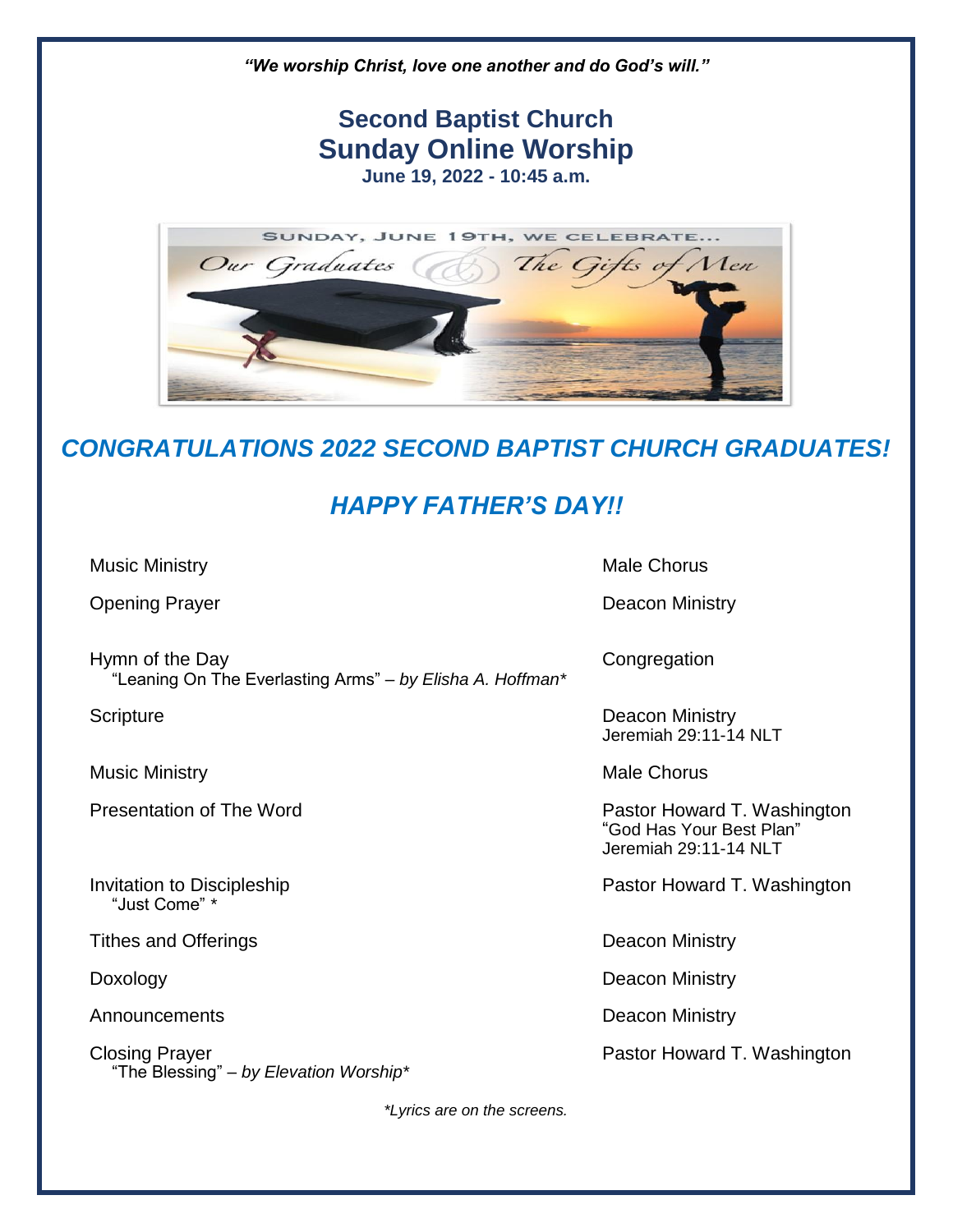*"We worship Christ, love one another and do God's will."*

## **SCRIPTURE**

### **JEREMIAH 29:11-14 NLT**

**<sup>11</sup>** For I know the plans I have for you," says the LORD. "They are plans for good and not for disaster, to give you a future and a hope.

**<sup>12</sup>** In those days when you pray, I will listen.

**<sup>13</sup>** If you look for Me wholeheartedly, you will find Me.

**<sup>14</sup>** I will be found by you," says the LORD. "I will end your captivity and restore your fortunes. I will gather you out of the nations where I sent you and will bring you home again to your own land."



## **ANNOUNCEMENTS**

**VACATION & CHURCH OFFICE SCHEDULE:** Jadon will be on vacation Tuesday, June 21<sup>st</sup> through Sunday, June 26<sup>th</sup>. She will return to work on Monday, June 27<sup>th</sup>. The church office will be closed **TOMORROW** Monday, June 20<sup>th</sup> in observance of the Juneteenth holiday. Although Jadon will be on vacation this week, the church will be open on **Tuesday, June 21<sup>s</sup>**<sup>t</sup> from 10:00 a.m. to 2:30 p.m. and 5:00 p.m. to 7:30 p.m., and open on **Thursday, June 23rd** from 10:00 a.m. to 2:30 p.m. If you need assistance, please leave a message on the church office phone and someone will get back to you. Thank you. Sister Jadon Nious, Director of Operations.

**APPRECIATION**: To God be the glory!! Last Sunday's Children's Day was a huge success. Giving honor to God for our children who did an outstanding job. As always, thank you to Pastor and Minister Washington for your unwavering love and support, and to the parents, grandparents, and others who came out to support and assist in this year's Children's Day. A special thank you to TomRhonda Mills, Anika Leftridge, Deja Brown, Pamela Daniels and the church office staff for all of your help. May God continue to bless us, as we all work together to instill in our children to love and serve the Lord. Sincerely, Rhonda Caldwell-Garrett, Cynthia Francis, Bobbie Hall-Refinati, and Esther Sargent, Children's Church Servant Leader and Volunteers.



**DEACON OF THE WEEK** Sunday, June 19, 2022 through June 25, 2022 Deacon Eugene Jones: (614) 253-4313

 $\underbrace{\circ\, \underline{\circ\,} \underline{\circ\,} \underline{\circ\,} \underline{\circ\,}}$